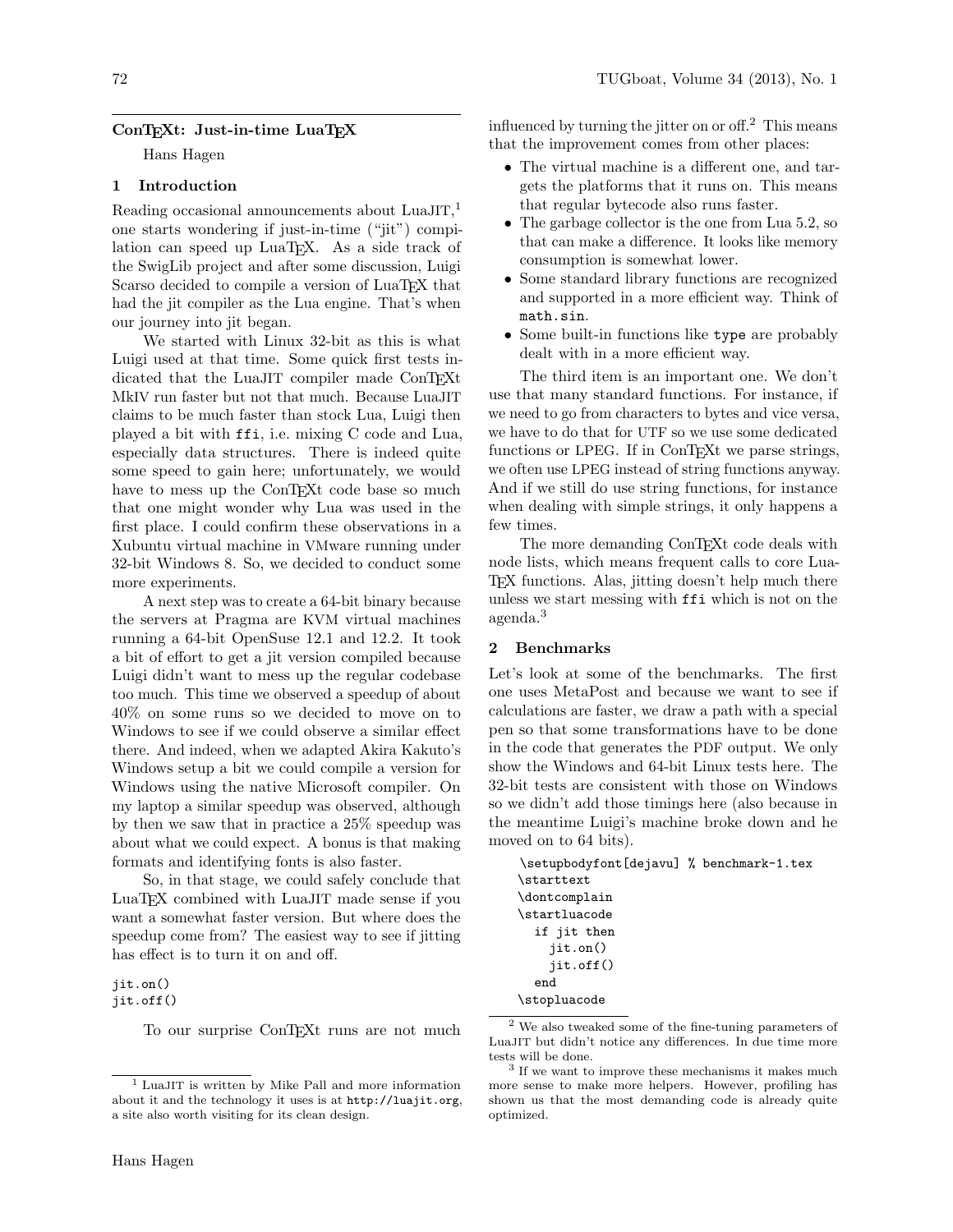```
\startluacode
  statistics.starttiming()
\stopluacode
\dorecurse {10} {
  \dorecurse{1000} {
    \dontleavehmode
    \startMPcode
      for i = 1,100:
        draw fullcircle
          scaled 10pt withpen pencircle
          xscaled 2 yscaled 4 rotated 20 ;
      endfor ;
    \stopMPcode
    \enspace
  }
  \page
}
\startluacode
  statistics.stoptiming()
  context(statistics.elapsedtime())
\stopluacode
\stoptext
```
The following times are measured in seconds. They are averages of 5 runs. There is a significant speedup but jitting doesn't do much.

|           | traditional jit on jit off |       |      |
|-----------|----------------------------|-------|------|
| Windows 8 | 26.0                       | -20.6 | 20.8 |
| Linux 64  | 34.2                       | 14.9  | 14.1 |

Our second example uses multiple fonts in a paragraph and adds color as well. Although well optimized, font-related code involves node list parsing and a bit of calculation. Color again deals with node lists and the backend code involves calculations but not that many. The traditional run on Linux is somewhat odd, but might have to do with the fact that the MetaPost library suffers from the 64 bits. It is at least an indication that optimizations make less sense if there is a different dominant weak spot. We have to look into this some time.

```
\setupbodyfont[dejavu] % benchmark-2.tex
\starttext \dontcomplain
\startluacode
  if jit then
    jit.on()
    jit.off()
  end
\stopluacode
\startluacode
  statistics.starttiming()
\stopluacode
```

```
\dorecurse {1000} {
  {\bf \red \in \mathsf{t}\
```

```
{\it \green \input tufte } \blank
  {\tf \blue \input tufte } \page
}
\startluacode
  statistics.stoptiming()
  context(statistics.elapsedtime())
\stopluacode
\stoptext
```
Again jitting has no real benefits here, but the overall gain in speed is quite nice. It could be that the garbage collector plays a role here.

|           | traditional | jit on jit off |       |
|-----------|-------------|----------------|-------|
| Windows 8 | 54.6        | -36.0          | -35.9 |
| Linux 64  | 46.5        | 32.0           | -31.7 |

This benchmark writes quite a lot of data to the console, which can have impact on performance as TEX flushes on a per-character basis. When one runs TEX as a service this has less impact because in that case the output goes into the void. There is a lot of file reading going on here, but normally the operating system will cache data, so after a first run this effect disappears.<sup>4</sup>

The third benchmark is one that we often use for testing regression in speed of the ConTEXt core code. It measures the overhead in the page builder without special tricks being used, like backgrounds. The document has some 1000 pages.

```
\setupbodyfont[dejavu] % benchmark-3.tex
\starttext \dontcomplain
\startluacode
  if jit then
    jit.on()
    jit.off()
  end
\stopluacode
\startluacode
  statistics.starttiming()
\stopluacode
\dorecurse {1000} {
  test \page
}
\startluacode
  statistics.stoptiming()
  context(statistics.elapsedtime())
\stopluacode
```

```
\stoptext
```
These numbers are already quite okay for the normal version but the speedup of the LuaJIT version is consistent with the expectations we have by now.

<sup>4</sup> On Windows it makes sense to use console2 because due to some clever buffering tricks it has a much better performance than the default console.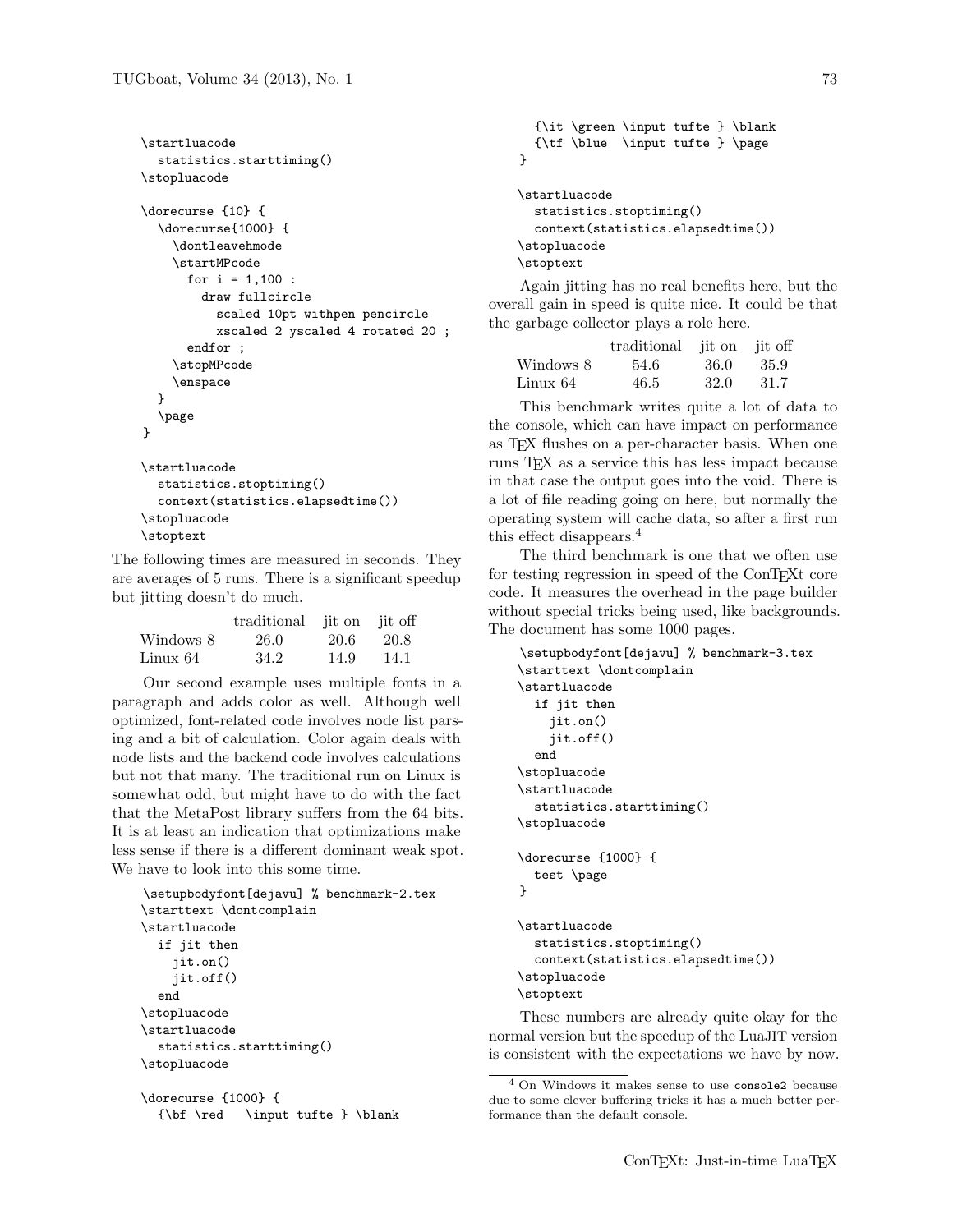|           | traditional jit on jit off |      |     |
|-----------|----------------------------|------|-----|
| Windows 8 | 4.5                        | -3.6 | 3.6 |
| Linux 64  | 4.8                        | 3.9  | 4.0 |

The fourth benchmark uses some structuring, which involved Lua tables and housekeeping, an itemize, which involves numbering and conversions, and a table mechanism that uses more Lua than TEX.

```
\setupbodyfont[dejavu] % benchmark-4.tex
\starttext \dontcomplain
\startluacode
  if jit then
    jit.on()
    jit.off()
  end
\stopluacode
\startluacode
  statistics.starttiming()
\stopluacode
\startbuffer
  \margintext{test} test test
  \startitemize[a]
    \startitem test \stopitem
    \startitem test \stopitem
    \startitem test \stopitem
    \startitem test \stopitem
  \stopitemize
  \startxtable
    \startxrow
      \startxcell test \stopxcell
      \startxcell test \stopxcell
      \startxcell test \stopxcell
    \stopxrow
    \startxrow
      \startxcell test \stopxcell
      \startxcell test \stopxcell
      \startxcell test \stopxcell
    \stopxrow
  \stopxtable
\stopbuffer
\dorecurse {25} {
  \startchapter[title=Test #1]
    \dorecurse {25} {
      \startsection[title=Test #1]
        \getbuffer
      \stopsection
    }
  \stopchapter
}
\page
\startluacode
    statistics.stoptiming()
    context(statistics.elapsedtime())
```

```
\stopluacode \stoptext
```
Here it looks like jit slows down the process, but of course we shouldn't take the last digit too seriously.

|           | traditional jit on jit off |       |       |
|-----------|----------------------------|-------|-------|
| Windows 8 | 20.9                       | -16.8 | -16.5 |
| Linux 64  | 20.4                       | -16.0 | 16.1  |

Again, this example does a bit of logging, but not that much reading from file as buffers are kept in memory.

We should start wondering when jit does kick in. This is what the fifth benchmark does.

```
\starttext % benchmark-5.tex
\startluacode
  if jit then
    jit.on()
    jit.off()
  end
  local t = os.close()local a = 0for i=1,10*1000*1000 do
    a = a + \text{math.sin}(i)end
  context(os.clock()-t)
  context.par()
  local t = os.close()local sin = math.sin
  local a = 0for i = 1,10*1000*1000 do
    a = a + sin(i)end
  context(os.clock()-t)
\stopluacode
\stoptext
```
Here we see jit having an effect! First of all the LuaJIT versions are now 4 times faster. Making the sin a local function does not make much of a difference because the math functions are optimized anyway. See how we're still faster when jit is disabled:

|          | traditional it on it off                      |  |
|----------|-----------------------------------------------|--|
|          | Windows 8 1.97 / 1.54 0.46 / 0.45 0.73 / 0.61 |  |
| Linux 64 | $1.62 / 1.27$ 0.41 / 0.42 0.67 / 0.52         |  |

Unfortunately this kind of calculation (in these amounts) doesn't happen that often but maybe some users can benefit.

## 3 Conclusions

So, does it make sense to complicate the LuaT<sub>EX</sub> build with LuaJIT? It does when speed matters, for instance when ConT<sub>E</sub>Xt is run as a service. Some 25% gain in speed means less waiting time, better use of CPU cycles, less energy consumption, etc. On the other hand, computers are still becoming faster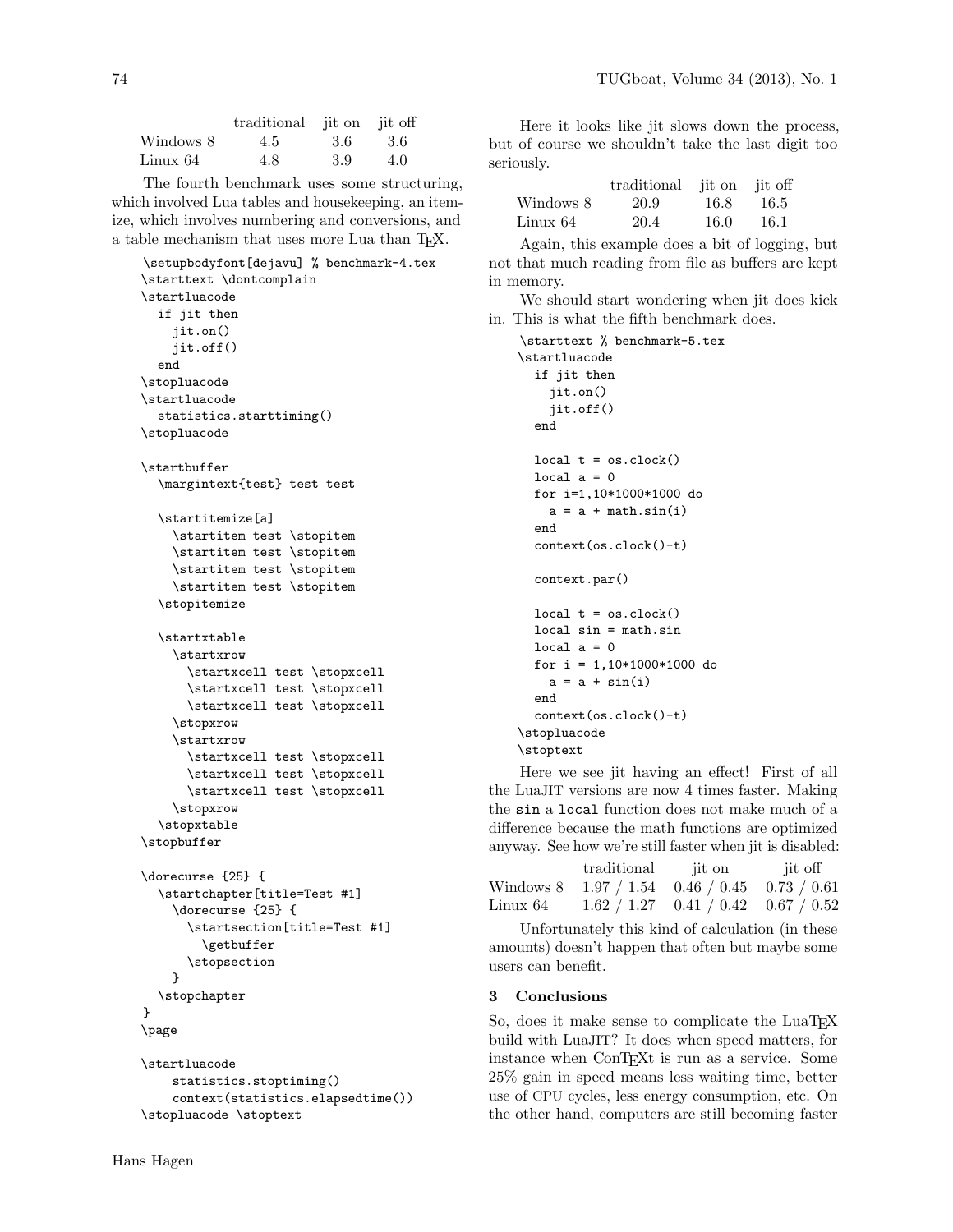and compared to those speed-ups the 25% is not that much. Also, as T<sub>E</sub>X deals with files, the advance of SSD disks and larger and faster memory helps too. Faster and larger CPU caches contributes too. On the other hand, multiple cores don't help that much on a system that only runs TEX. Interesting is that multi-core architectures tend to run at slower speeds than single cores where more heat can be dissipated and in that respect servers mostly running T<sub>EX</sub> are better off with fewer cores that can run at higher frequencies. But anyhow, 25% is still better than nothing and it makes my old laptop feel faster. It prolongs the lifetime of machines!

Now, say that we cannot speed up T<sub>E</sub>X itself that much, but that there is still something to gain at the Lua end— what can we reasonably expect? First of all we need to take into account that only part of the runtime is due to Lua. Say that this is 25% for a document of average complexity.

runtime  $t_{\text{ex}}$  + runtime  $t_{\text{ua}}$  = 100

We can consider the time needed by TEX to be constant; so if that is 75% of the total time (say 100 seconds) to begin with, we have:

 $75 + \text{runtime}_{\text{lua}} = 100$ 

It will be clear that if we bring down the runtime to 80% (80 seconds) of the original we end up with:

 $75 + \text{rutime}_{\text{lua}} = 80$ 

And the 25 seconds spent in Lua went down to 5, meaning that Lua processing got 5 times faster! It is also clear that getting much more out of Lua becomes hard. Of course we can squeeze more out of it, but TEX still needs its time. It is hard to measure how much time is actually spent in Lua. We do keep track of some times but it is not that accurate. These experiments and the gain in speed indicate that we probably spend more time in Lua than we first guessed. If you look in the ConT<sub>E</sub>Xt source it's not that hard to imagine that indeed we might well spend 50% or more of our time in Lua and/or in transferring control between TEX and Lua. So, in the end there still might be something to gain.

Let's take benchmark 4 as an example. At some point we measured for a regular LuaT<sub>EX</sub> 0.74 run 27.0 seconds and for a LuaJITTEX run 23.3 seconds. If we assume that the LuaJIT virtual machine is twice as fast as the normal one, some juggling with numbers makes us conclude that TEX takes some 19.6 seconds of this. An interesting border case is \directlua: we sometimes pass quite a lot of data and that gets tokenized first (a T<sub>EX</sub> activity) and the resulting token list is converted into a string (also a TEX activity) and then converted to bytecode (a Lua task) and when okay executed by Lua. The time

involved in conversion to byte code is probably the same for stock Lua and LuaJIT.

In the LuaTEX case, 30% of the runtime for benchmark 4 is on Lua's tab, and in LuaJITTFX it's 15%. We can try to bring down the Lua part even more, but it makes more sense to gain something at the TEX end. There macro expansion can be improved (read: ConTEXt core code) but that is already rather optimized.

Just for the sake of completeness Luigi compiled a stock LuaT<sub>EX</sub> binary for 64-bit Linux with the  $-$ o3 option (which forces more inlining of functions as well as a different switch mechanism). We did a few tests and this is the result:

| LuaT <sub>F</sub> X $0.74 -02 -03$ |               |        |
|------------------------------------|---------------|--------|
| benchmark-1                        | $15.5$ $15.0$ |        |
| benchmark-2                        | 35.8          | - 34.0 |
| benchmark-3                        | 4.0           | -3.9   |
| benchmark-4                        | 16.0 15.8     |        |

This time we used --batch and --silent to eliminate terminal output. So, if you really want to squeeze out the maximum performance you need to compile with  $\sim$  -o3, use LuaJITT<sub>EX</sub> (with the faster virtual machine) but disable jit (disabled by default anyway).

We have no reason to abandon stock Lua. Also, because during these experiments we were still using Lua 5.1 we started wondering what the move to 5.2 would bring. Such a move forward also means that ConTEXt MkIV will not depend on specific LuaJIT features, although it is aware of it (this is needed because we store bytecodes). But we will definitely explore the possibilities and see where we can benefit. In that respect there will be a way to enable and disable jitting. So, users have the choice to use either stock LuaT<sub>EX</sub> or the jit-aware version but we default to the regular binary.

As we use stock Lua as benchmark, we will use the bit32 library, while LuaJIT has its own bit library. Some functions can be aliased so that is no big deal. In ConTEXt we use wrappers anyway. More problematic is that we want to move on to Lua 5.2 and not all 5.2 features are supported (yet) in LuaJIT. So, if LuaJIT is mandatory in a workflow, then users had better make sure that the Lua code is compatible. We don't expect too many problems in ConTEXt MkIV.

## 4 About speed

It is worth mentioning that the Lua version in Lua-TEX has a patch for converting floats into strings. Instead of some INF# result we just return zero, simply because TEX is integer-based and intercepting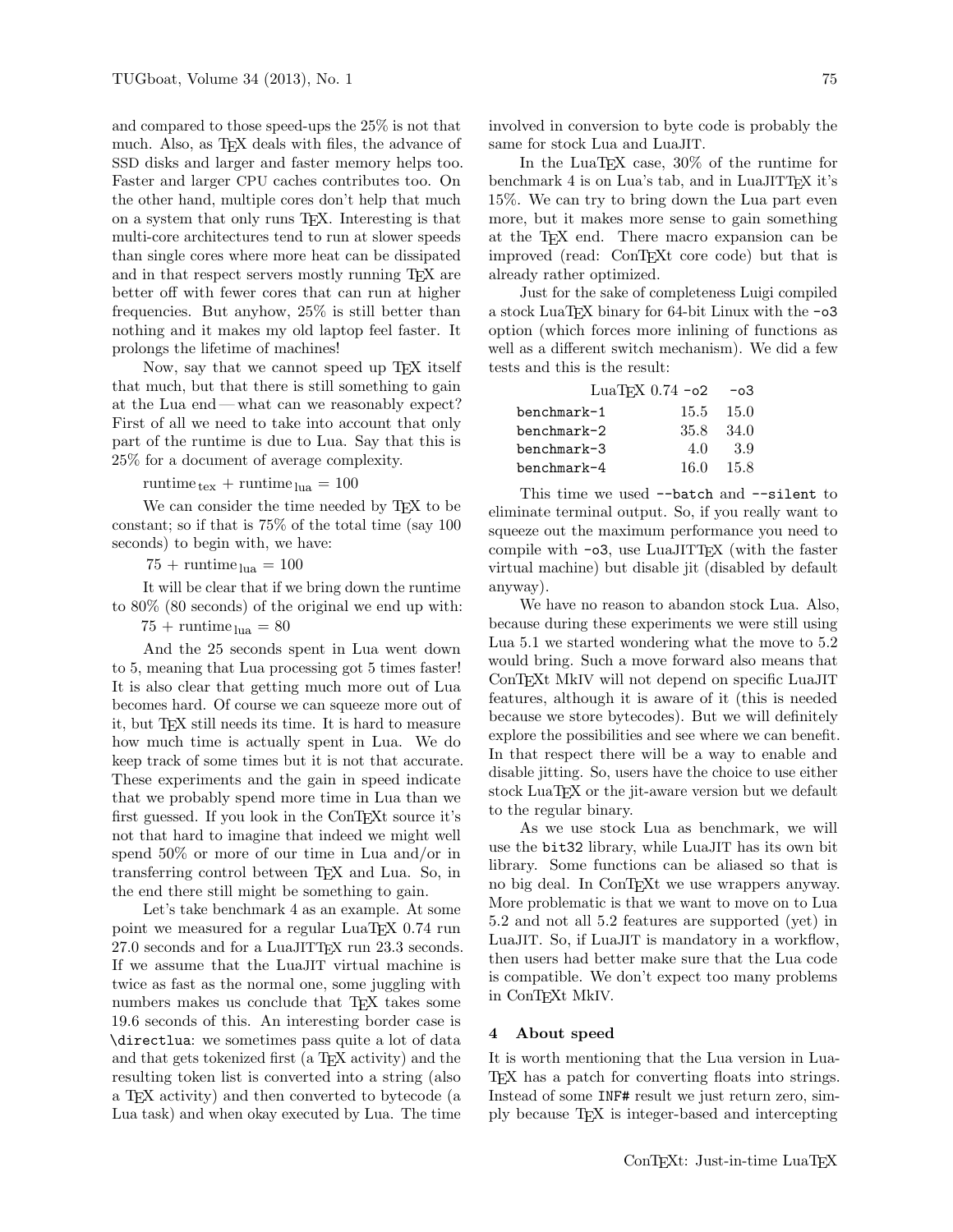incredibly small numbers is too cumbersome. We had to apply the same patch in the jit version.

The benchmarks only indicate a trend. In a real document much more happens than in the above tests. So what are measurements worth? Say that we compile The T<sub>E</sub>Xbook. This grandparent of all documents coded in TEX is rather plainly coded (using of course plain TEX) and compiles pretty fast. Processing does not suffer from complex expansions, there is no color, hardly any text manipulation, it's all 8 bit, the pagebuilder is straightforward as is all spacing. Although on my old machine I can get ConT<sub>EX</sub>t to run at over 200 pages per second, this quickly drops to 10% of that speed when we add some color, backgrounds, headers and footers, font switches, etc.

So, running documents like The T<sub>E</sub>Xbook for comparing the speed of, say,  $pdfTFX$ ,  $X\overline{f}FX$ , Lua-TEX and now LuaJITTEX makes no sense. The first one is still eight bit, the rest are Unicode. Also, The T<sub>E</sub>Xbook uses traditional fonts with traditional features so effectively that it doesn't rely on anything that the new engines provide, not even  $\varepsilon$ -T<sub>E</sub>X extensions. On the other hand, a recent document uses advanced fonts, properties like color and/or transparencies, hyperlinks, backgrounds, complex cover pages or chapter openings, embeds graphics, etc. Such a document might not even process in pdfT<sub>EX</sub> or X<sub>T</sub>T<sub>EX</sub>, and if it does, it's still comparing different technologies: eight bit input and fast fonts in pdfTEX, frozen Unicode and wide font support in X<sub>T</sub>T<sub>E</sub>X, instead of additional trickery and control, written in Lua. So, when we investigate speed, we need to take into account what (font and input) technologies are used as well as what complicating layout and rendering features play a role. In practice speed only matters in an edit-view cycle and services where users wait for some result.

It's rather hard to find a recent document that can be used to compare these engines. The best we could come up with was the rendering of the user interface documentation. The last column is the time in seconds, the others are the command line invocation.

texexec --engine=pdftex --global x-set-12.mkii 5.9<br>texexec --engine=xetex --global x-set-12.mkii 6.2  $-$ global x-set-12.mkii context --engine=luatex --global x-set-12.mkiv 6.2 context --engine=luajittex --global x-set-12.mkiv 4.6

Keep in mind that texexec is a Ruby script and uses kpsewhich while context uses Lua and its own (TDS-compatible) file manager. But still, it is interesting to see that there is not that much difference if we keep jit out of the picture. This is because in MkIV we have somewhat more clever XML processing, although earlier measurements have demonstrated that in this case not that much speedup can be assigned to that.

And so recent versions of MkIV already keep up rather well with the older eight bit world. We do way more in MkIV and the interfacing macros are nicer but potentially somewhat slower. Some mechanisms might be more efficient because of using Lua, but some actually have more overhead because we keep track of more data. Font feature processing is done in Lua, but somehow can keep up with the libraries used in  $X \not\uparrow T F X$ , or at least is not that significant a difference, although I can think of more demanding tasks. Of course in LuaTEX we can go beyond what libraries provide.

No matter what one takes into account, performance is not that much worse in LuaT<sub>EX</sub>, and if we enable jit and so remove some of the traditional Lua virtual machine overhead, we're even better off. Of course we need to add a disclaimer here: don't force us to prove that the relative speed ratios are the same for all cases. In fact, it being so hard to measure and compare, performance can be considered to be something taken for granted as there is not that much we can do about getting nicer numbers, apart from maybe parallelizing which brings other complexities into the picture. On our servers, a few other virtual machines running TEX services kicking in at the same time, using CPU cycles, network bandwidth (as all data lives someplace else) and asking for disk access have much more impact than the 25% we gain. Of course if all processes run faster then we've gained something.

For what it's worth: processing this text takes some 2.3 seconds on my laptop for regular LuaT<sub>E</sub>X and 1.8 seconds with LuaJITTEX, including the extra overhead of restarting. As this is a rather average example it fits earlier measurements.

Processing a font manual (work in progress) takes LuaJITTEX 15 seconds for 112 pages compared to 18.4 seconds for LuaT<sub>EX</sub>. The not yet finished manual loads 20 different fonts (each with multiple instances), uses colors, has some MetaPost graphics and does some font juggling. The gain in speed sounds familiar.

## 5 The future

At the 2012 Lua conference Roberto Ierusalimschy mentioned that the virtual machine of LuaJIT is about twice as fast due to it being partly done in assembler while the regular machinery is written in standard C code and keeps portability in mind.

He also presented some plans for future versions of Lua. There will be some lightweight helpers for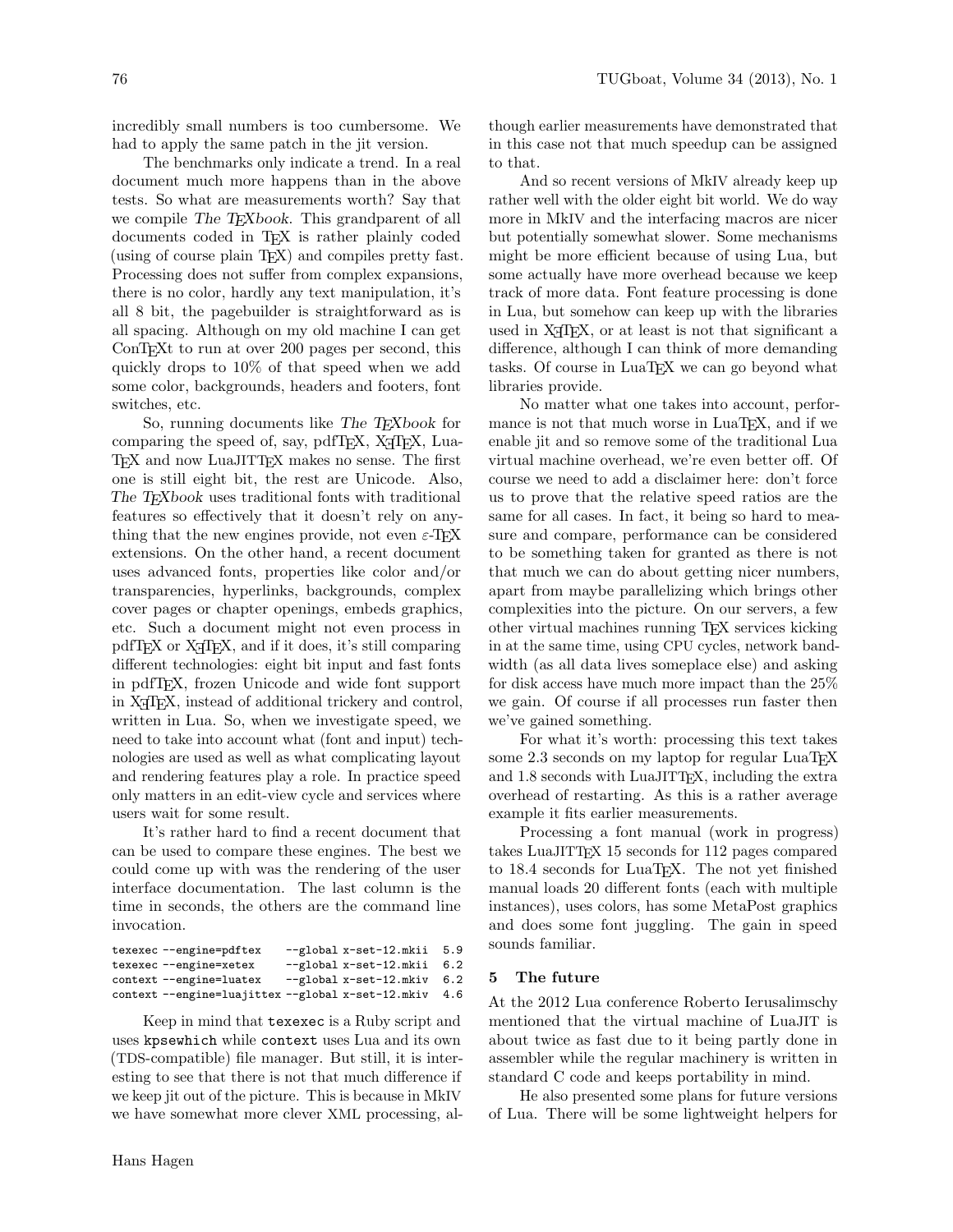UTF. Our experiences so far are that only a handful of functions are actually needed: byte to character conversions and vice versa, iterators for UTF characters and UTF values and maybe a simple substring function is probably enough. Currently LuaT<sub>EX</sub> has some extra string iterators and it will provide the converters as well.

There is a good chance that LPEG will become a standard library (which it already is in  $LuaTFX$ ), which is also nice. It's interesting that, especially on longer sequences, LPEG can beat the string matchers and replacers, although when in a substitution no match and therefore no replacements happen, the regular gsub wins. We're talking small numbers here, in daily usage LPEG is about as efficient as you can wish. In ConTFXt we have a lpeg.UR and lpeg.US and it would be nice to have these as native UTF related methods, but I must admit that I seldom need them.

This and other extensions coming to the language also have some impact on a jit version: the current LuaJIT is already not entirely compatible with Lua 5.2 so you need to keep that into account if you want to use this version of LuaT<sub>EX</sub>. So, unless LuaJIT follows the mainstream development, as ConTEXt MkIV user you should not depend on it. But at the moment it's nice to have this choice.

The yet experimental code will end up in the main LuaTEX repository in time before the TEX Live 2013 code freeze. In order to make it easier to run both versions alongside, we have added the Lua 5.2 built-in library bit32 to LuaJITTFX. We found out that it's too much trouble to add that library to Lua 5.1 but LuaT<sub>EX</sub> has moved on to 5.2 anyway.

## 6 Running

So, as we will definitely stick to stock Lua, one might wonder if it makes sense to officially support jitting in ConTEXt. First of all, LuaTEX is not influenced that much by the low level changes in the API between 5.1 and 5.2. Also LuaJIT does support the most important new 5.2 features, so at the moment we're mostly okay. We expect that eventually LuaJIT will catch up but if not, we are not in big trouble: the performance of stock Lua is quite okay and above all, it's portable!<sup>5</sup> For the moment you can consider LuaJITT<sub>EX</sub> to be an experiment and research tool, but we will do our best to keep it production ready.

So how do we choose between the two engines? After some experimenting with alternative startup

scenarios and dedicated caches, the following solution was reached:

context --engine=luajittex ...

The usual preamble line also works:

### % engine=luajittex

As the main infrastructure uses the luatex and related binaries, this will result in a relaunch: the context script will be restarted using luajittex. This is a simple solution and the overhead is rather minimal, especially compared to the somewhat faster run. Alternatively you can copy luajittex over luatex but that is more drastic. Keep in mind that luatex is the benchmark for development of ConTEXt, so the jit aware version might fall behind sometimes.

Yet another approach is adapting the configuration file, or better, provide (or adapt) your own texmfcnf.lua in for instance texmf-local/web2c path:

```
return {
```

```
type = "configuration",
  version = "1.2.3",date = "2012-12-12",
  time = "12:12:12",comment = "Local overloads",
  author = "Hans Hagen, PRAGMA-ADE, Hasselt NL",
  content = fdirectives = {
      ["system.engine"] = "luajittex",
   },
 },
}
```
This has the same effect as always providing --engine=luajittex but only makes sense in well controlled situations as you might easily forget that it's the default. Of course one could have that file and just comment out the directive unless in test mode.

Because the bytecode of LuaJIT differs from the one used by Lua itself we have a dedicated format as well as dedicated bytecode compiled resources (for instance tmb instead of tmc). For most users this is not something they should bother about as it happens automatically.

Based on experiments, by default we have disabled jit so we only benefit from the faster virtual machine. Future versions of ConT<sub>E</sub>Xt might provide some control over that but first we want to conduct more experiments.

## 7 Addendum

These developments and experiments took place in November and December 2012. At the time of this writing we also made the move to Lua 5.2 in stock

<sup>&</sup>lt;sup>5</sup> Stability and portability are important properties of T<sub>E</sub>X engines, which is yet another reason for using Lua. For those doing number crunching in a document, jit can come in handy.